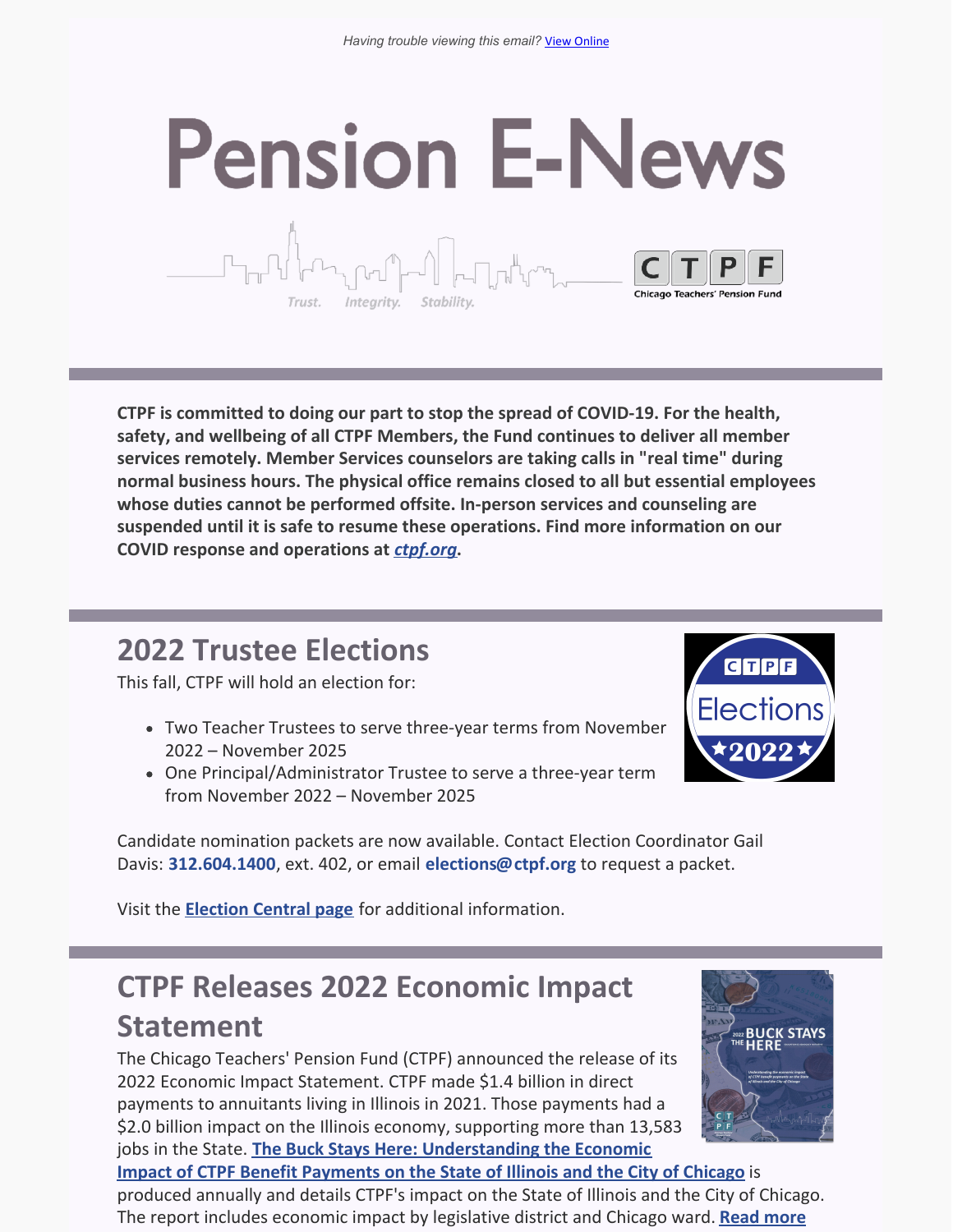# **June 1, 2022, AARP Medicare Supplement Plan F (UnitedHealthcare) Rate Increase**

Members who participate in the AARP Medicare Supplement Plan F (UnitedHealthcare) recently received a letter from UnitedHealthcare (UHC) with information regarding a June 1, 2022, rate increase. Plan F premiums are based on age, gender, vary by geographic area, and are determined directly by UHC.

The increases range from \$0.10 to \$11.61 per month and vary by individual situation. A majority of participants will have rate increases of \$4.18 or less. The new rate quoted by UHC does **not** include a CTPF member's 60% health insurance premium subsidy or the cost of the Express Scripts Medicare Part D pharmacy benefit. **[Learn](https://ctpf.org/news/june-1-2022-aarp-medicare-supplement-plan-f-unitedhealthcare-rate-increase) more here**.

# **2022 Retirement Webinar Presentation & Recording**

CTPF offered 2022 Retirement Webinars in February and April, which offered an overview of the retirement process. The 2022 Retirement Webinar [presentation](https://www.ctpf.org/member-resources/active-members/retirement-application) and recording **have been posted online**[.](https://www.ctpf.org/member-resources/active-members/retirement-application)

### **Spring Town Hall Webinar**

On Wednesday, May 11, 2022, at 4:30 p.m., CTPF will offer a quarterly Town Hall webinar hosted by Executive Director Carlton W. Lenoir, Sr. The webinar will offer a general overview of Fund operations and offer reminders for the spring. The webinar is expected to last about 40 minutes. **Register in [advance](https://ctpf.zoom.us/webinar/register/WN_ES8Ey04ZSWmb9K7yfUFRNg) for this webinar**



# *myCTPF***, CTPF's Member Self-Service Portal, Offers More Features**

New features have been added to the *myCTPF* Member Self-Service Portal. These updates offer an even more accessible and efficient *myCTPF* experience.

- Active members can now request an estimate of your CTPF retirement benefit (if you meet the eligibility requirements) and then view, download, and print when they are available.
- Active members, retirees, and survivors can view correspondence addresses through the portal.
- *myCTPF* is now accessible to surviving spouses.

Register today at **[myCTPF.org](https://ctpf.org/myctpf)**.

# **CTPF COVID-19 Information & Resources**

CTPF is committed to doing our part to stop the spread of COVID-19. For the health, safety,

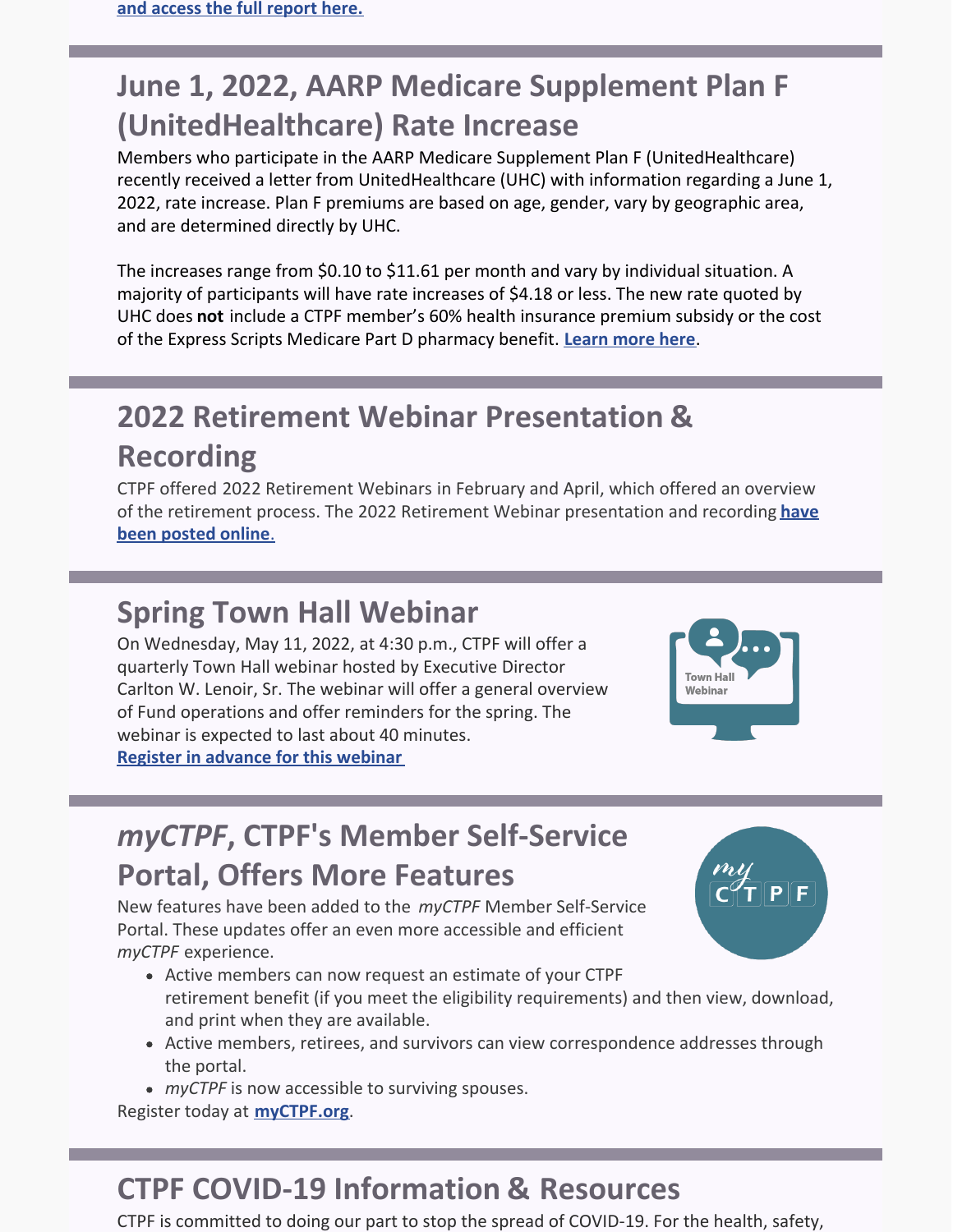and wellbeing of all CTPF Members, the Fund continues to deliver all member services remotely. The physical office remains closed to all but essential employees whose duties cannot be performed offsite. In-person services and counseling are suspended until it is safe to resume these operations.

CTPF has implemented the following changes for the health and safety of all:

- In-person appointments and services are suspended.
- Phone assistance, video counseling, and remote notarization appointments are available. Members should call 312.641.4464 or email **[memberservices@ctpf.org](mailto:memberservices@ctpf.org)** for assistance.
- US Mail processing may be delayed. Send benefit applications, forms, and documents by fax 312.641.7185 or email an attachment (.pdf or .jpg format) to **[imaging@ctpf.org](mailto:imaging@ctpf.org)** to ensure prompt processing.

Learn more on the COVID-19 Response Page**[ctpf.org/covid-19](https://ctpf.org/news-calendar/covid-19).**



All current meeting dates, office information, and upcoming event information can be found on the CTPF Calendar at **[ctpf.org/calendar](https://ctpf.org/news-calendar/calendar)**[.](https://ctpf.org/news-calendar/calendar)

#### **CTPF BOARD OF TRUSTEES**

Jeffery Blackwell, *President* Mary Sharon Reilly, *Vice President* Jacquelyn Price Ward, *Financial Secretary* Lois Nelson, *Recording Secretary*

Miguel del Valle Victor Ochoa Tina Padilla Maria J. Rodriguez Jerry Travlos Dwayne Truss Quentin S. Washington Philip Weiss

Carlton W. Lenoir, Sr., *Executive Director*

\_\_\_\_\_\_\_\_\_\_\_\_\_\_\_\_\_\_\_\_\_\_\_\_\_\_\_\_\_\_\_\_\_\_\_\_\_\_\_\_\_\_\_\_\_\_\_\_\_\_\_\_\_\_\_\_\_\_\_\_\_\_

#### **STAY CONNECTED & SPREAD THE WORD**

CTPF will continue to share information at *[ctpf.org](https://nam11.safelinks.protection.outlook.com/?url=http%3A%2F%2Fr20.rs6.net%2Ftn.jsp%3Ff%3D001Oq0TM6CVsKr16mBIJWQ5Txgxq1D0DQ71XepjiVhvp5Bdir-9OjtYv4LvxhiMPX2GMPhwQfjmGHSdxSfrYvZaxDcty5YgMIa2e4clI6Ts6waNsooyMHn65iLHXWPKwOOd30ezxEKSRSqFlYqdRQfouIjIJQZcg43n%26c%3DrrHtvthGwuyW-ZAKLc0ZJMgKnz-9DQ4rvOuN8tBf3R8ihnUal54aXQ%3D%3D%26ch%3DsUd1tqkBvQncZr6j3v8_KZ5FYGxfMqIG7_Uzp-Y8v0_abEJ6gyT9OQ%3D%3D&data=04%7C01%7Ckaisere%40ctpf.org%7Ca8d8058eb5784c1d00c408d97862b086%7Ca881b9a43fe041eb97266e31ebe4d79e%7C1%7C1%7C637673187538378334%7CUnknown%7CTWFpbGZsb3d8eyJWIjoiMC4wLjAwMDAiLCJQIjoiV2luMzIiLCJBTiI6Ik1haWwiLCJXVCI6Mn0%3D%7C2000&sdata=ZcVOMCBM0BfT2fvi6WFD2bOfU%2FDpDXFwLKqUbjlrJRI%3D&reserved=0)* on social media, in E-Lerts, and in E-News. We also encourage you to connect with CTPF on social media; many of CTPF's more than 90,000 members are active on either Facebook, Twitter, and LinkedIn.

CTPF always appreciates feedback on its publications. Complete this brief **[survey](https://lp.constantcontactpages.com/sv/uZ1iAhw/ctpfsurvey?source_id=727d79aa-a616-4ad3-93e3-aedcfe866e6c&source_type=em&c=)** and help us improve Pension E-News.

Please consider forwarding this email to a friend who may be a fellow member or pensioner. Register for email updates **[here](https://nam11.safelinks.protection.outlook.com/?url=http%3A%2F%2Fr20.rs6.net%2Ftn.jsp%3Ff%3D001Oq0TM6CVsKr16mBIJWQ5Txgxq1D0DQ71XepjiVhvp5Bdir-9OjtYv2alLWRjItSi41VOVQYLBbbOx2uSotrg_jsUewXaontdBcCweMzZygP9UW20T1cB8I1Rst8sHfd-uuqzKP5Qb8vmEYpFv8RFdtoJb4huFB7xnhLlHOpsZRE%3D%26c%3DrrHtvthGwuyW-ZAKLc0ZJMgKnz-9DQ4rvOuN8tBf3R8ihnUal54aXQ%3D%3D%26ch%3DsUd1tqkBvQncZr6j3v8_KZ5FYGxfMqIG7_Uzp-Y8v0_abEJ6gyT9OQ%3D%3D&data=04%7C01%7Ckaisere%40ctpf.org%7Ca8d8058eb5784c1d00c408d97862b086%7Ca881b9a43fe041eb97266e31ebe4d79e%7C1%7C1%7C637673187538378334%7CUnknown%7CTWFpbGZsb3d8eyJWIjoiMC4wLjAwMDAiLCJQIjoiV2luMzIiLCJBTiI6Ik1haWwiLCJXVCI6Mn0%3D%7C2000&sdata=JBOfYXXj9egz1TwwWTdZpw3RG4ySDStWzjkXE1gfoaM%3D&reserved=0)**.